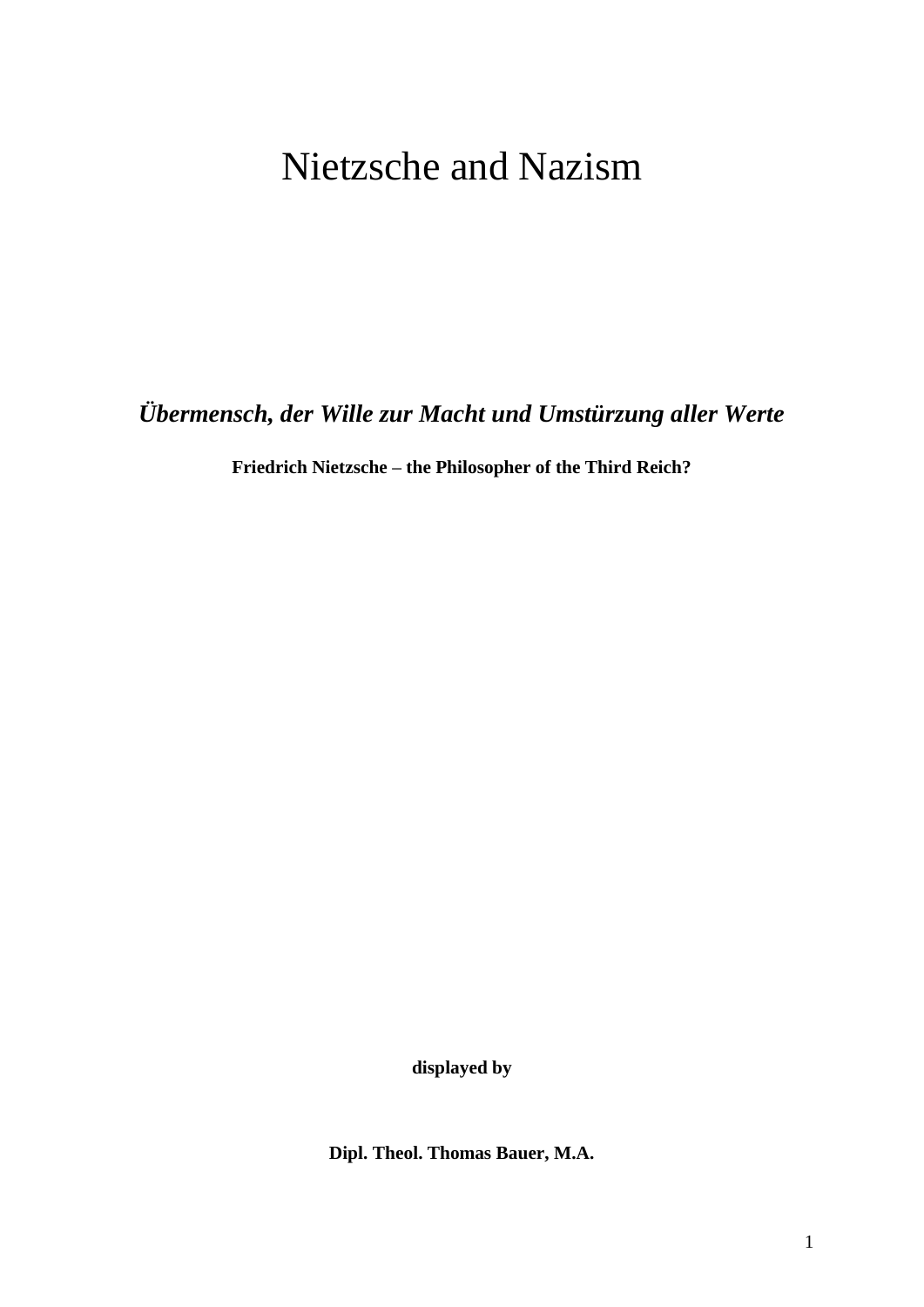*"Wer mit Ungeheuern kämpft, mag zusehn, daß er nicht dabei zum Ungeheuer wird. Und wenn du lange in einen Abgrund blickst, blickt der Abgrund auch in dich hinein." 1*

The German Philosopher Friedrich Nietzsche was born on October 15, 1844 in Röcken bei Lützen near Leibzig. His father was a Lutheran church minister. After his secondary schooling he went to the University of Bonn to study Theology and Philosophy. But he was not really interested in these subjects so he changed to Philology. Nietzsche was also very interested in music. In his early years he read the German romantic writer Friedrich Hölderlin and later on Schopenhauer. Friedrich Nietzsche began very early with his writings, mostly commentaries about ancient Greek philosophers. In January 1971 he started with one of his own big works, *Geburt der Tragödie.* Untill his physical collapse, Nietzsche wrote a lot of books and gave us a huge body of philosophical work. In his writings he proclaimed the death of god and a new kind of human super being; he wanted to establish a new moral understanding without a Christian background. When we read his books we often hear about *Übermensch, Wille zur Macht und Umstürzung aller Werte.* Hitler used these and other early writings about Jewish people to justify his ideology and his genocide. We do not know if Hitler ever read Nietzsche but there is a similarity between his writings and the writings of Nietzsche. Nazi philosophers and anti-Nazi philosophers have argued over Nietzsche. Who was right? Throughout history a lot of people have wanted to establish whether Nietzsche can be blamed for Nazism or not.

In this essay, I want to compare the two essays by Kurt Rudolf Fischer and Jacob Golomb and Robert S. Wistrich. I will also try to give my own opinion. I do not want to talk about all the Semitic anti-Semitic topics in Nietzsche's writings. Kurt Rudolf Fischer writes in his essay, that we must go deeper to explain Nazism. To me, Anti-Semitism does not necessarily mean Nazism. Rather, I believe that someone can be an anti-Semite without being a Nazi and the

<sup>1</sup> Friedrich Nietzsche, *Jenseits von Gut und Böse*, 4.Hauptstück 146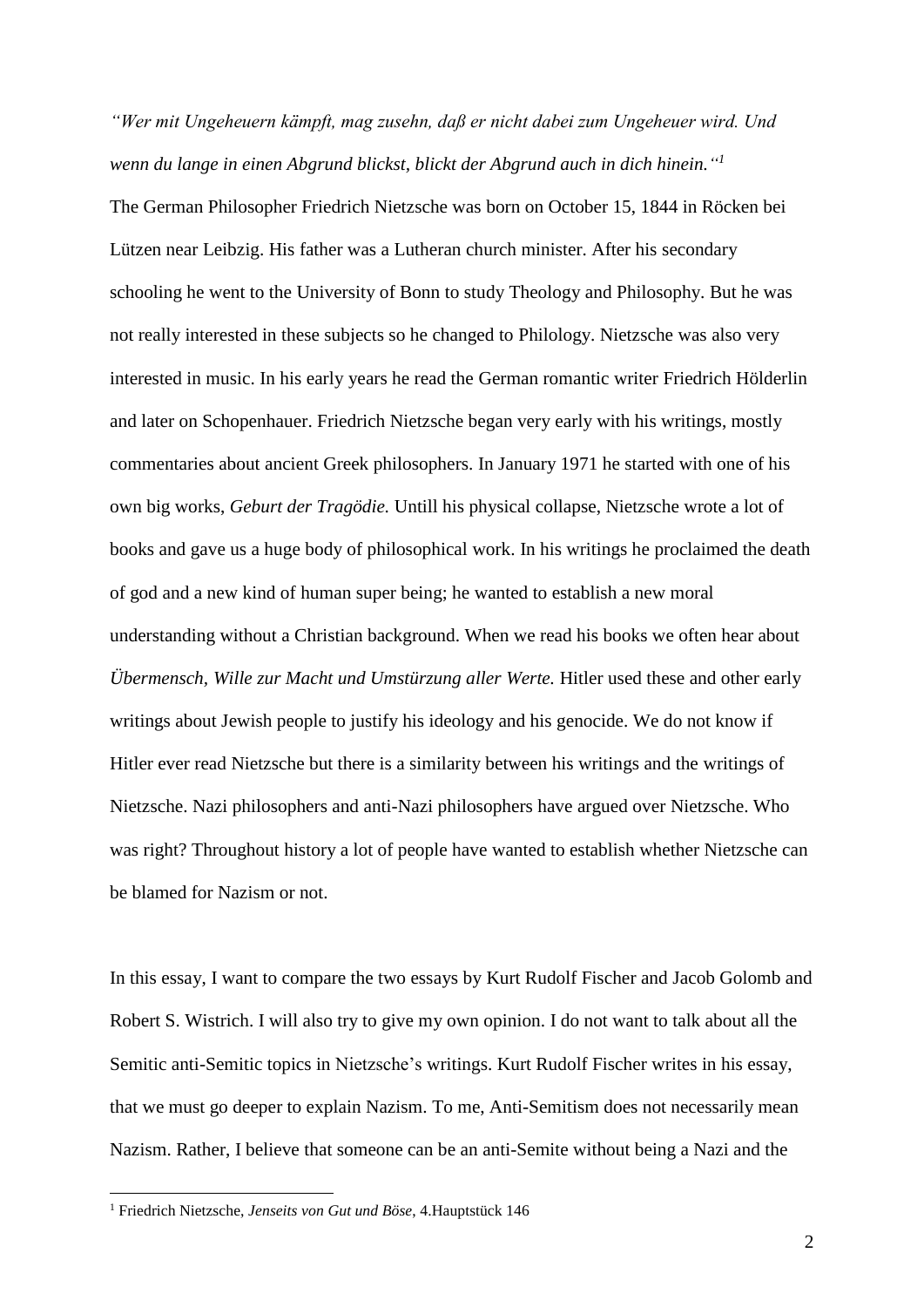other way round. Throughout European history, hate against the Jewish people was always alive. There were a lot of people they hated Jewish people but they did not know about Nazi ideology. This ideology is more than anti-Semitism; the roots are deeper. Anti-Semitism was 'only' a terrible result of this Ideology of creating a supreme human race. And, it is important to remember, not only the Jewish people were affected by the Nazis. Sinti, Rumanians, gays, disabled people, faithful Christians and priests like *Dietrich Bonhoeffer* were all affected*.* All because they did not fit the image of the new Arian race, which should be strong, tough and pure. "*Der Stärkere hat zu herrschen und sich nicht mit dem Schwächeren zu verschmelzen, um so die eigene Größe zu opfern." <sup>2</sup>* The strongest, the toughest should rule the country; this was the view of Adolf Hitler. The weak must die so that the strong can be stronger. Out of this we can hear Zarathustra, who taught about the *Supreme Being: "der Mensch ist etwas, das überwunden werden soll."<sup>3</sup>*

When we go through the writings of Friedrich Nietzsche we find a lot of similarities between his thoughts and the thoughts of the Nazi-Ideology but, it is important to remember, Nietzsche was already dead 33 years before the Hitler-regime came into power. Nietzsche did not know anything about this horrible ideology. Therefore is it fair to judge his philosophy in the light of Nazism or even to blame Nietzsche for it?

In his essay: *A Godfather too: Nazism as a Nietzschean "Experiments,* Fischer writes how important it is to realise that the "'real' Nietzsche was not the historically effective Nietzsche"<sup>4</sup>. Fischer wants to look at the Nietzsche before Giorgio Colli and Montinari wrote their critical edition. Fischer always has in mind, that the "historically effective Nietzsche can be read from two opposite perspectives with two opposite results, both as a proponent and as an opponent of National Socialism."<sup>5</sup> But for him, the real Nietzsche was not too different from the effective one. Golomb/Wistrich has a different view. Nietzsche can not be reduced to

<sup>2</sup> Adolf Hitler*, Mein Kampf*, p.312

<sup>3</sup> Friedrich Nietzsche; *Also sprach Zarathustra, Die Reden Zarathustras,* Vom Krieg und Kriegsvolk

<sup>4</sup> Kurt Rudolf Fischer, A Godfather Too: Nazism as a Nietzschean "Experiment", p.291

<sup>5</sup> Kurt Rudolf Fischer, A Godfather Too: Nazism as a Nietzschean "Experiment", p.292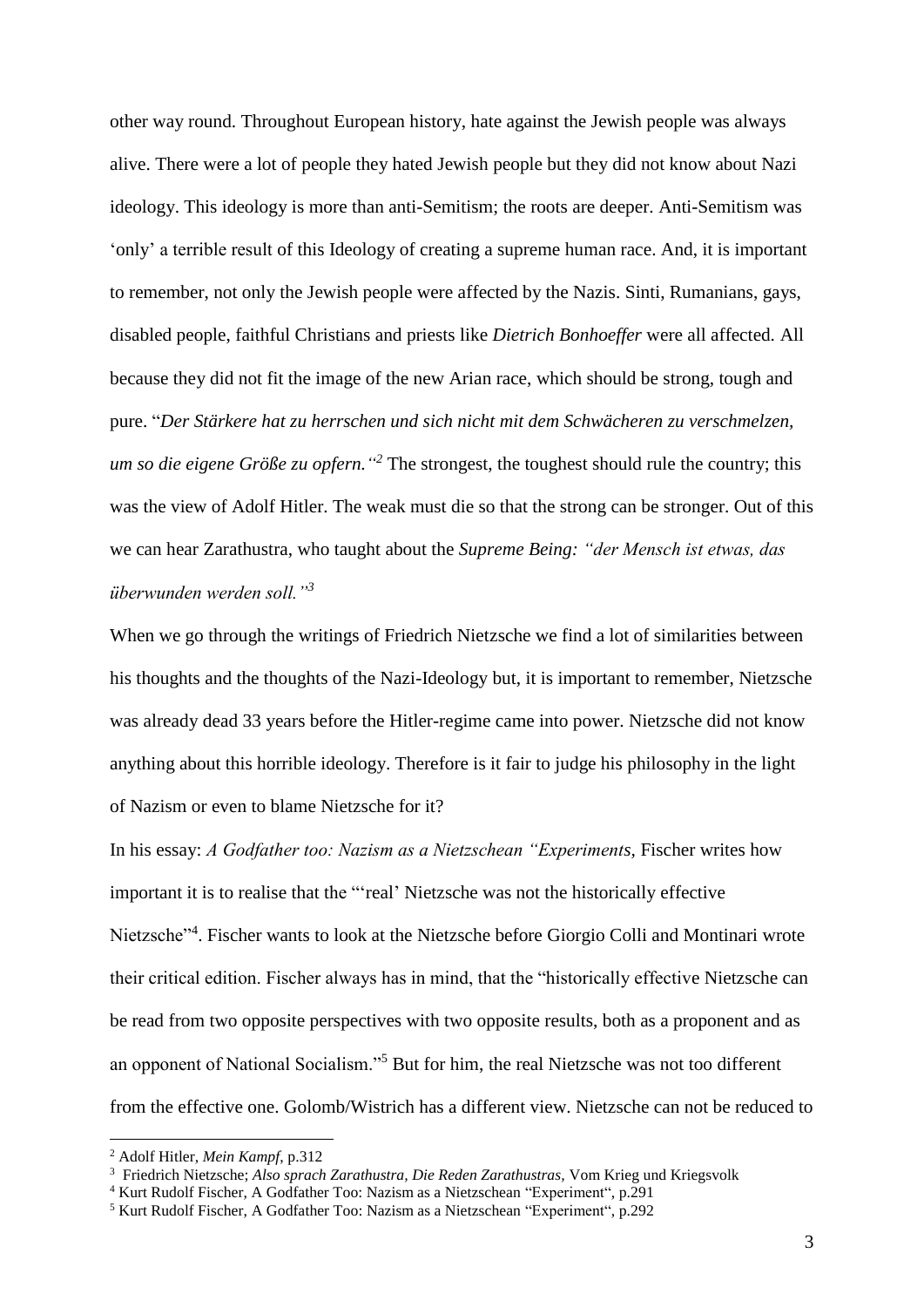one single ideology. His philosophical work is much more complicated. "The ambiguities and contradictions in his work as well as his elusive, aphoristic style lend themselves to a wide range of meanings and a multiplicity of interpretations."<sup>6</sup> It is not easy to give a correct view of Nietzsche's writing. Like Golomb/Wistrich comment, there can be a lot of different interpretations of his view, but it is also important to have in mind, the historically effective Nietzsche. There are anti-Nazis that proclaim a connection between Nietzsche and the Nazis and also Nazis that see him as their forerunner. But it is interesting that there were a few Nazis-scholars, who denied such a connection between their ideology and Nietzsche. And in the end Anti-Nazis have denied that there is a connection between Nazism and Nietzsche' thoughts.

Fischer mentions that Nietzsche was not so unrelated to Nazism, contrary to what Walter Kaufmann has implied. "The situation is not dissimilar to defining the relationship between Nietzsche and twentieth-century philosophical trends such as existentialism or logical positivism."<sup>7</sup> If we see Nietzsche as a 'founder' or forerunner of this philosophy, and he was very influential with this writings, then Nietzsche appears as a precursor of much we find in the twentieth-century, even fascism. "Nazism can be understood as a phenomenon of post-Nietzschean culture, more specifically as a Nietzschean 'experiment'."<sup>8</sup>

Fischer says: "Nietzsche can in fact be seen as a precursor or indeed a godfather in various ways."<sup>9</sup> What is Fischer thinking about, when he sees Nietzsche as a godfather? For Fischer the main problem is the proclaiming of the death of God. With the death of God, Fischer sees the Jewish-Christian moral issues dead. "If God is dead and if there are no accepted values, all possibilities are open and must consequently be explored whether as an antidote to, or as an attack on, nihilism."<sup>10</sup> Interesting in this citation from Fischer, is that with the death of God he

<sup>6</sup> Golomb/Wistrich, Nietzsche's Politics, Fascism and the Jews, p.306

<sup>7</sup> Kurt Rudolf Fischer, A Godfather Too: Nazism as a Nietzschean "Experiment", p.294

<sup>&</sup>lt;sup>8</sup> ibid.  $i$ bid.  $, p.294$ 

 $9$  ibid. ibid. , p.295

<sup>&</sup>lt;sup>10</sup> Kurt Rudolf Fischer, A Godfather Too: Nazism as a Nietzschean "Experiment", p.295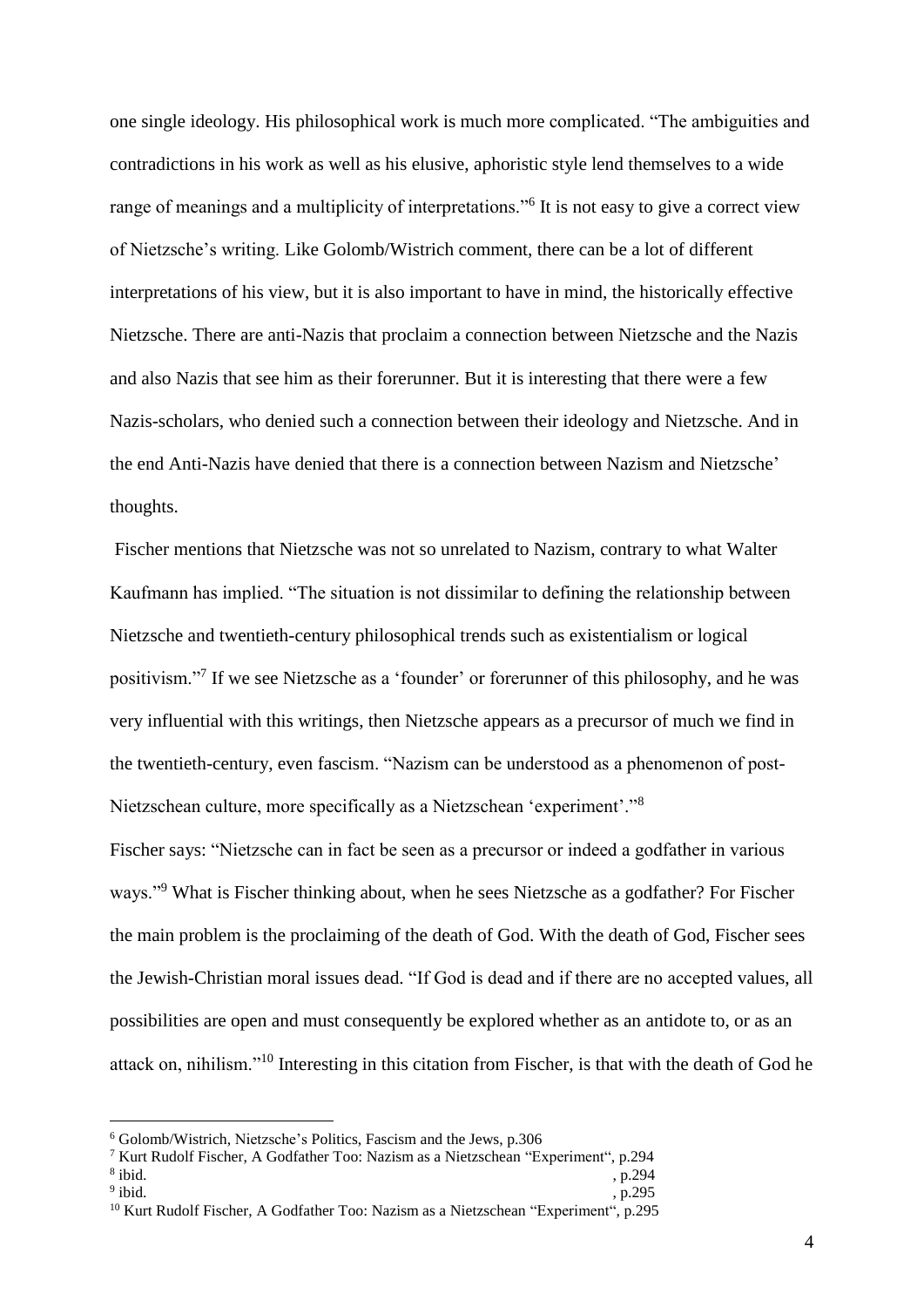sees also the death of values. Fischer goes on to say that now the path of all possibilities is open there are no accepted values. Now it is the time for experiments, for testing to find out what to do. "Nietzsche recommends all kinds of new historical investigations for the 'study of moral matters', histories of love, of avarice, of envy, of conscience, of pious respect for tradition, or of cruelty."<sup>11</sup> Without God, Nazism could stretch moral boundaries. If all moral values are allowed, then we can just as well go one way as the other. This overthrowing of the old moral values in Nietzsche' writings make Nietzsche, in the eyes of Fischer, a forerunner of Nazism. Fischer writes: "Nietzsche prepared a consciousness that excluded nothing that anyone might think, feel or do, including unimaginable atrocities carried out on a gigantic scale. Nor is a reading of Nietzsche as a godfather precursor of Nazism confined to interpretations of academic scholars who have been particularly perverse or corrupt."<sup>12</sup> And indeed, the Nazi scholars did see it in the same way. With the death of God, there are no moral boundaries anymore.

But, does Nietzsche really want to kill God and with God all moral issues? In the *Gay science* Nietzsche writes: "*Gott ist tot! Gott bleibt tot! Und wir haben ihn getötet! Wie trösten wir uns, die Mörder aller Mörder? Das Heiligste und Mächtigste, was die Welt bisher besaß, es ist unter unsern Messern verblutet…"<sup>13</sup>* Under the knives of the bourgeois-Christian faith of the 19th century, the most Powerful, the most Sacred died. The people, the society of the 19th century, as Nietzsche has experienced it, have killed God. This does not mean that with the death of this kind of God Nietzsche wants the death of morality per se, rather he wants another morality. Golomb/Wistrich says that Nietzsche does not want a world without morality; he wants only a morality which does not have its roots in the Jewish/Christian moral teaching. Nietzsche wants to escape the nihilistic thinking of his age. He "was convinced that there was no escape from the 'nihilism' of the age, except to go forward into a more 'perfect

<u>.</u>

<sup>11</sup> ibid. , A Godfather Too: Nazism as a Nietzschean "Experiment", p.296

<sup>&</sup>lt;sup>12</sup> Kurt Rudolf Fischer, A Godfather Too: Nazism as a Nietzschean "Experiment", p.297

<sup>13</sup> Friedrich Nietzsche , *Die fröhliche Wissenschaft*, 3.Buch, §125 Der tolle Mensch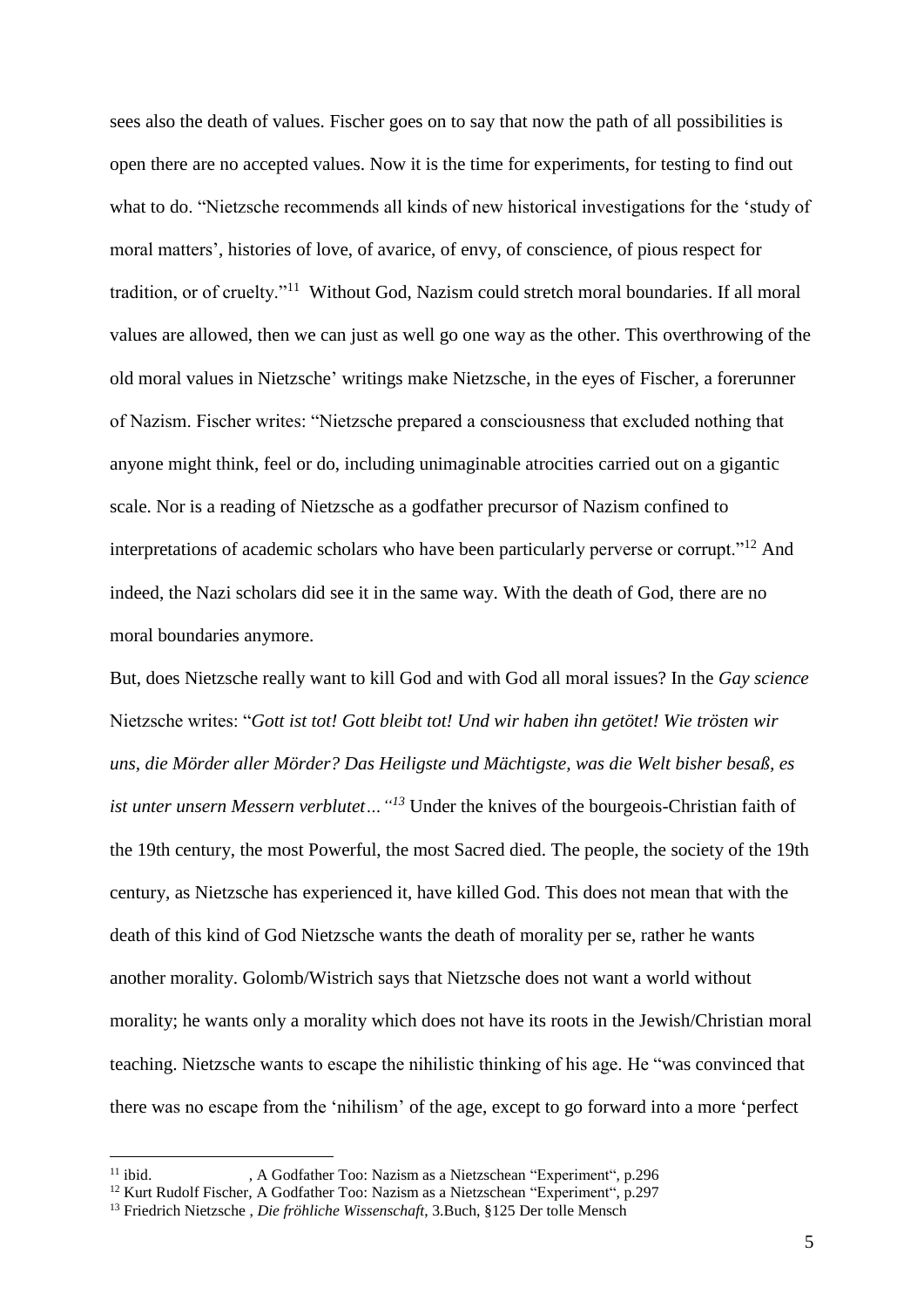nihilism'".<sup>14</sup> Only with a total, perfect nihilism, are our minds liberated and we can start to think about new values. "Thus Nietzsche was more a herald and prophet of the crisis of values out of which Nazism emerged, rather than a godfather of the century's fascist movements per se."<sup>15</sup> Nietzsche wants to detach us from Jewish-Christians values, he wants to transform these old values, we have to look for: "…*neue (...) Philosophen, es bleibt keine Wahl; nach Geistern, stark und ursprünglich genug, um die Anstöße zu entgegengesetzten* 

*Wertschätzungen zu geben und »ewige Werte« umzuwerten, umzukehren; nach Vorausgesandten, nach Menschen der Zukunft, welche in der Gegenwart den Zwang und Knoten anknüpfen, der den Willen von Jahrtausenden auf neue Bahnen zwingt. ". 16*

We must look for philosophers who transform the old values. But what should these philosophers do? Nietzsche writes that there is now the time where we must: "*Aufgaben von einer Großartigkeit ins Auge fassen, welche früheren Zeiten als Wahnsinn und Spiel mit Himmel und Hölle erschienen sein würden. Wir dürfen mit uns selber experimentieren! Ja die*  Menschheit darf es mit sich! "<sup>17</sup>. Nietzsche himself says that we have to look for big jobs; we have to experiment with ourselves. For Fischer it means an attack on moral values, on democracy and liberalism.

Let us have a look 'into' Nietzsche's writings. What does he really want? Is it as easy as Fischer is saying that we must see Nietzsche as a forerunner of Nazism, because of his attacks on democracy, liberalism and Christian values?

What does Nietzsche mean by experimenting?

*"Ich lehre euch den Übermenschen. Der Mensch ist etwas, das überwunden werden soll. Was habt ihr getan, ihn zu überwinden?"<sup>18</sup>* First of all, there is the so-called super human. Nietzsche's Zarathustra is all about how to become this new type of human.

<sup>&</sup>lt;sup>14</sup> Jacob Golomb and Robert S. Wistrich, Nietzsche's Politics, Fascism and the Jews, p.307  $^{15}$  ibid.  $\,$ , p.308

<sup>16</sup> Friedrich Nietzsche, *Jenseits von Gut und Böse,* Fünftes Hauptstück. Zur Naturgeschichte der Moral

<sup>17</sup> ibid. , *Morgenröte,* Viertes Buch, 501: Sterbliche Seelen!

<sup>18</sup> Friedrich Nietzsche, *Zarathustra*, Vorrede 3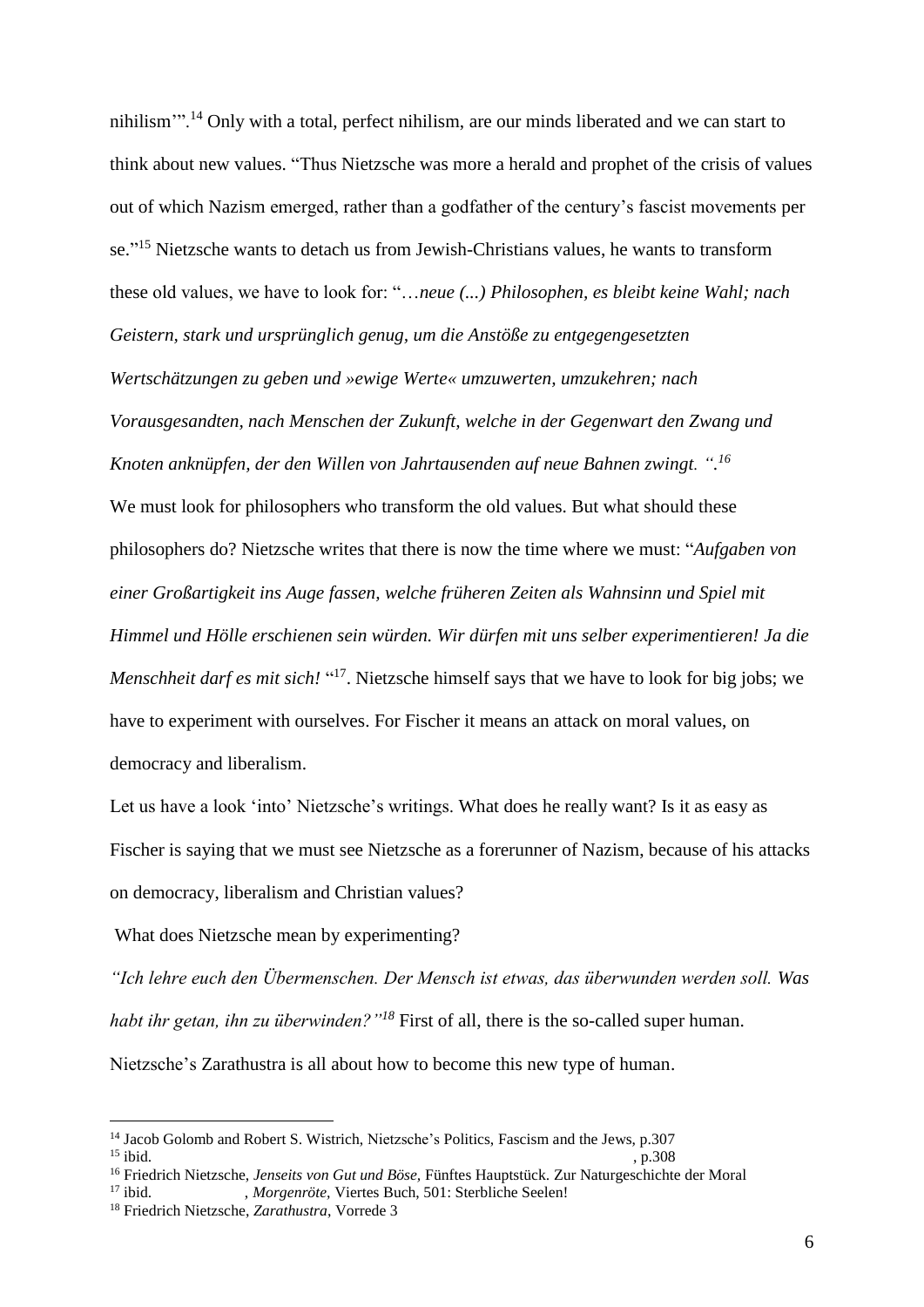This teaching was very often misunderstood. Hitler identified himself and the whole Arian race with this *Übermensch*, as a perfect and pure race. And it becomes clear for Hitler, that when the Germans are the super humans then the rest must be humans who are less worthy and these humans have no right to live, because: *"Der Mensch ist [...] eine zu unvollkommene Sache."<sup>19</sup>* The problem here is that Hitler only saw half of Nietzsche's super human. He only picked out the phrases which were useful for him. For Nietzsche, the super human means spiritual freedom of the individual without control of the masses. "The central ideal of Nietzsche's philosophy was the individual and his freedom to shape his own character and destiny. He was frequently described as 'radical aristocrat' of the spirit because he abhorred mass culture and strove to cultivate a special kind of human being, the *Übermensch,* endowed with exceptional spiritual and mental qualities."<sup>20</sup>

And I think it is important to go further on in Zarathustra. We should not only look upon these few phrases as Hitler did. A few phrases later Nietzsche writes: *"Ich will die Menschen den Sinn ihres Seins lehren: welcher ist der Übermensch, der Blitz aus der dunklen Wolke Mensch.* "<sup>21</sup> Nietzsche wants to give us a sense, a sense of our being, a sense of our life. After his preference Nietzsche writes in the first chapter about three transformations of the human spirit. *"Drei Verwandlungen nenne ich euch des Geistes: wie der Geist zum Kamele wird, und zum Löwen das Kamel, und zum Kinde zuletzt der Löwe" 22 .* At the end, there is the child, the child who is innocent and forgetful, a holy yes. We need them so we can have a new beginning. And this is what Nietzsche wants with his new kind of human, the *Übermensch*. It should be a new start. After we start again we need *Wille zur Macht* to enforce the new values.

Very often we can read in Nietzsche's writings about the will to power. Nazis have seen in power something like *Macht.* They interpretated Nietzsche's claim as a claim to have power

<sup>&</sup>lt;sup>19</sup> ibid. **y** vorrede 2

<sup>&</sup>lt;sup>20</sup> Jacob Golomb and Robert S. Wistrich, Nietzsche's Politics, Fascism and the Jews, p.305

<sup>21</sup> Friedrich Nietzsche, *Zarathustra*, Vorrede 7

<sup>,</sup> Von den drei Verwandlungen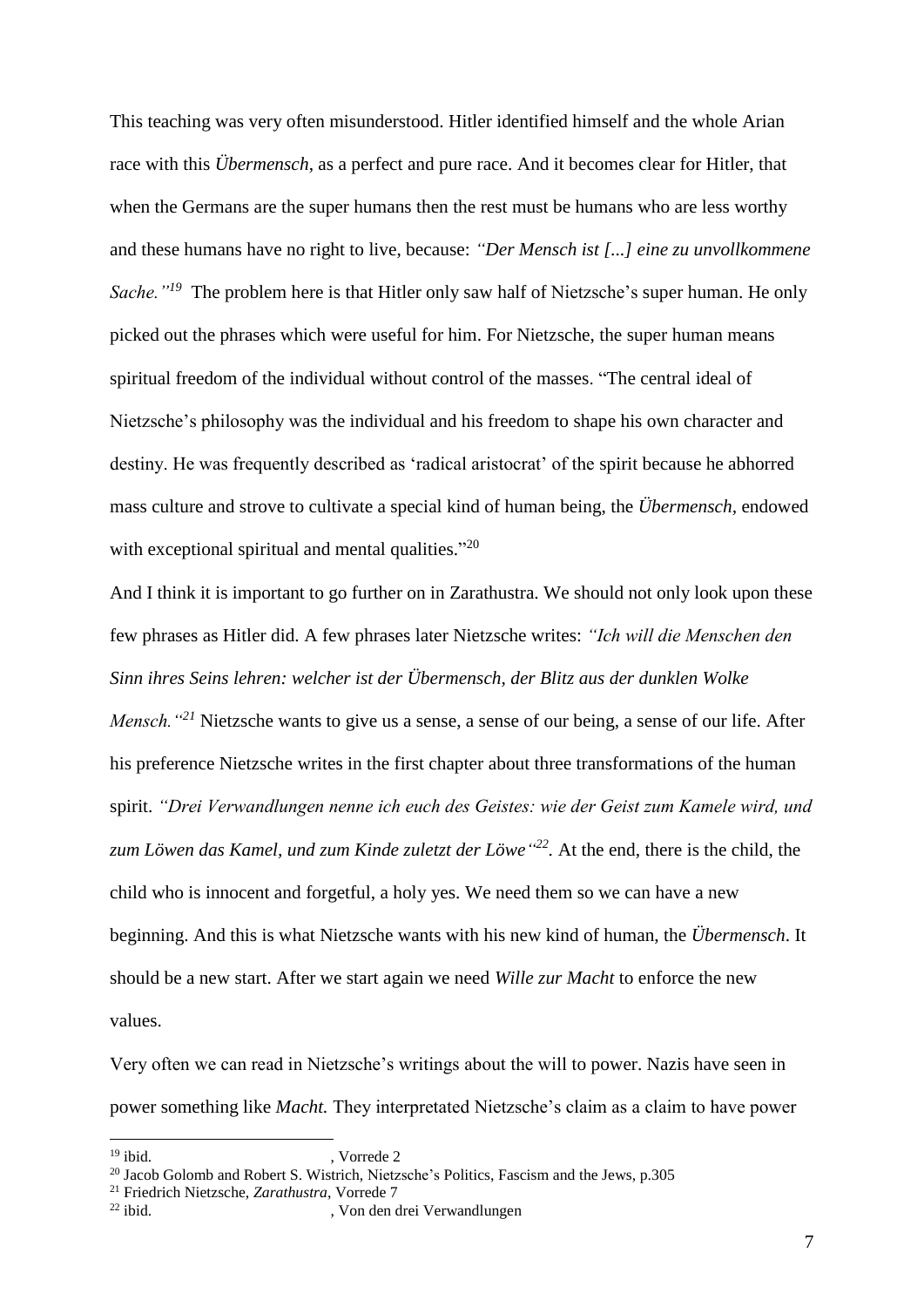over others, to control others with political force. Colomb/Wistrich are seeing Nietzsche's will to power in a different way: "What Nietzsche prized above all was spiritual power (Macht) not the brute political force (Kraft) which he denounced with all the sarcasm in his power." <sup>23</sup> But when one reads such sentences as: "*Die Zeit für kleine Politik ist vorbei: schon das nächste Jahrhundert bringt den Kampf um die Erd-Herrschaft - den Zwang zur großen Politik"<sup>24</sup>* or *"Der Krieg unentbehrlich. - Es ist eitel Schwärmerei und Schönseelentum, von der Menschheit noch viel (oder gar: erst recht viel) zu erwarten, wenn sie verlernt hat, Kriege zu führen" <sup>25</sup>* I am not so sure about the theory that Nietzsche only wanted to have a spiritual force.

But even when we see power as a spiritual force, it can nevertheless become a problem. Anastasia Poushkareva says, "[t]his will is the desire to be oneself, to seek an individual definition of Good, which is the highlighted argument against religion."<sup>26</sup>

Since Nietzsche rejects religion he also refueses democracy because "*die demokratische Bewegung macht die Erbschaft der christlichen"<sup>27</sup> .* Nietzsche sees in the democratic movement an evil. He tells us, that democracy is only a decay, a reducing of human beings and of values. And here, he refers to his will. There must be philosophers who are teaching people that democracy is a form of decay; to teach us a future of our will which is dependent on human will, to end *"jene[...] schauerliche[...] Herrschaft des Unsinns und Zufalls, die bisher »Geschichte« hieß,[…].* "<sup>28</sup>. For Nietzsche an aristocratic society is the best one. It was a big mistake that the Jewish people began the so called *"Sklavenaufstand der Moral".* They have overthrown the aristocratic value formula and since this the weak, the ugly and the poor are the ones who have a say. In the period of the Renaissance, Nietzsche sees the old aristocratic, classical ideals (Rome) alive again for a short time. And in Napoleon, the

<u>.</u>

 $^{23}$  Jacob Golomb and Robert S. Wistrich, Nietzsche's Politics, Fascism and the Jews, p.311

<sup>24</sup> Friedrich Nietzsche, *Jenseits von Gut und Böse*, 6.Hauptstück 208

 $25$  ibid. ibid. , *Menschlich, Allzumenschliches*, 1.Band, 8.Hauptstück 477

<sup>&</sup>lt;sup>26</sup> Anastasia Pushkareva, Genealogy of the Third Reich: The Connection between Nietzschean and Nazi Ideas, p.6

<sup>27</sup> Friedirch Nietzsche, *Jenseits von Gut und Böse*, 5. Hauptstück 202

<sup>28</sup> Friedrich Nietzsche, *Jenseits von Gut und Böse*, 203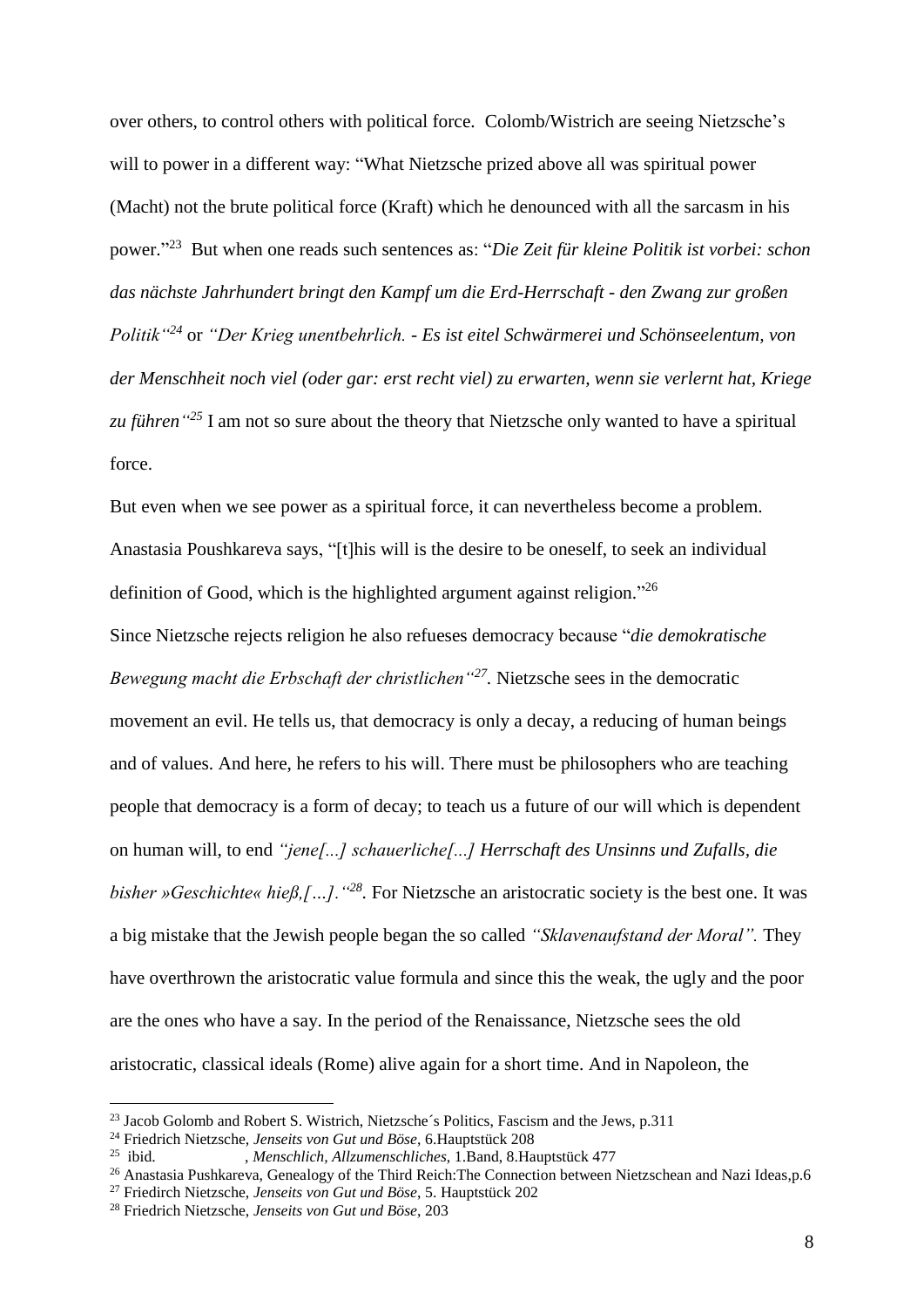emperor of Europe who brought a lot of pain over Europe Nietzsche discovers a *"Synthesis von Unmensch und Übermensch..."<sup>29</sup> .*

Hitler and his fellows were glad about these words. They also rejected democracy to establish an aristocratic system with a *Führer.* "*Eine Weltanschauung, die sich bestrebt, unter Ablehnung des demokratischen Massengedankens, dem besten Volk, also den höchsten Menschen, diese Erde zu geben, muß logischerweise auch innerhalb dieses Volkes wieder dem gleichen aristokratischen Prinzip gehorchen und den besten Köpfen die Führung und den höchsten Einfluß im betreffenden Volk sichern. Damit baut sie nicht auf dem Gedanken der Majorität, sondern auf dem der Persönlichkeit auf." <sup>30</sup>* Only the best, the brightest should rule a country. We need a strong personality to lead the country. Is this understanding of Nietzsche's view really the right one or is it only the half truth? With his claim against democracy Nietzsche does not want to smoothen the way for a dictatorship like the Nazis. In the same way that he proclaimed the death of God because he wanted to show us the disproportions of Christianity of the 19<sup>th</sup> century in Germany, his attacks on democracy is a criticism of the democracy in Germany of his times "Nietzsche thereby admits to belonging to the German nation but clearly distances himself (at least in his main compositions during the middle period of his career) from the German *Reich* of Bismarck." 31

Often Nietzsche refers to the second German *Reich* in an unfriendly way. Brinton Crane once said Nietzsche "wrote many passages which they [the Nazis] cannot bear to hear at all. It would be possible to list numerous specific passages from Nietzsche's works which, if written in Germany today, would probably send the author straight to a concentration camp."<sup>32</sup> It is clear, Nietzsche is not proud about his Germany and at the end, he writes in a letter to a friend, that it should be *"Wilhelm Bismarck und alle Antisemiten abgeschafft."<sup>33</sup>*

<sup>29</sup> ibid. , *Zur Genealogie der Moral,* erste Abhandlung 16

<sup>30</sup> Adolf Hitler*, Mein Kampf*, p.493

<sup>&</sup>lt;sup>31</sup> Jacob Golomb and Robert S. Wistrich, Nietzsche's Politics, Fascism and the Jews, p.315

 $32$  Crane Brinton, The National Socialists´ Use of Nietzsche, p.140

<sup>33</sup> Friedrich Nietzsche*, An Jacob Burkhard*, 1889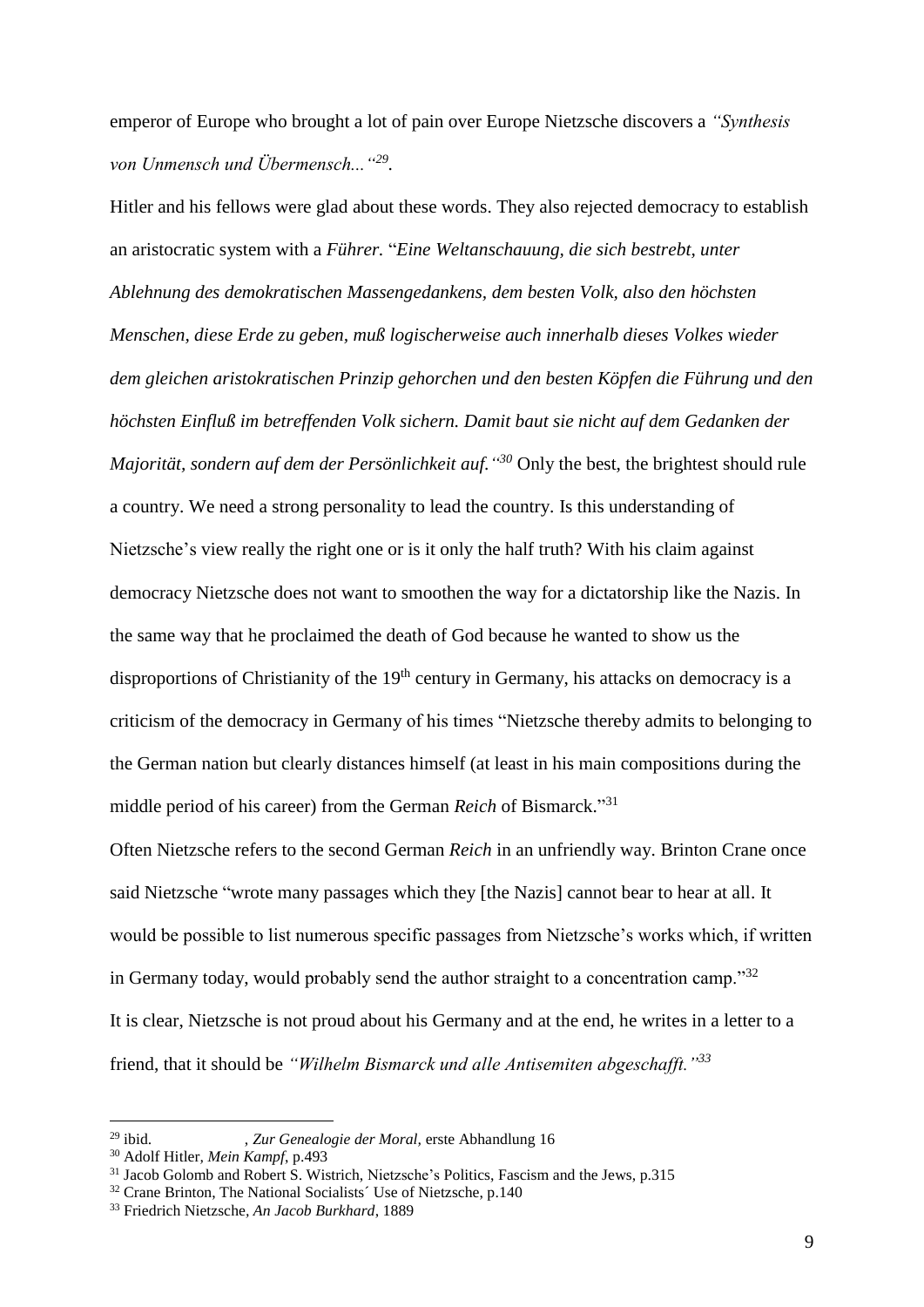How can we explain his claim for *"Große Politik"* and his aristocratic view?

Golomb/Wistrich say that "This 'great politics' is fundamentally a politics of culture."<sup>34</sup> Nietzsche wants to have culture back in public. He claims that in Europe the culture is in last place. For him, the ancient culture was a noble, great and strong culture. We have to look for Philosophers who bring back great values. It sounds a little bit like Plato's Philosopher who should be in charge of a state. Nietzsche does not want a brutal, unsophisticated and violent *Führer*; he is looking for a Philosopher.

And here, I think, we can also see why Nietzsche rejects Christianity. He believes that this decay of high sophisticated culture in Europe comes out of Christianity and its moral values and all evil for him, like nihilism, has its roots in Christianity.

The question at the beginning was, if we can see Nietzsche as a forerunner of Nazism or even if we can accuse him of this most terrible regime ever in Germany. To answer this question I looked into topics like the death of God, the super human, the will to power and his rejection of democracy. The Nazis saw in these themes, in their understanding, a justification of what they did.

Many scholars tried to show whether there is a connection between Nietzsche and the Nazis or not. Out of this I picked two essays and tried to compare them. Fischer comes to the conclusion that Nietzsche can be seen as a "kind of precursor to at least some of the ideas of Nazism – perhaps even a sponsor or a part-time godfather.<sup>35</sup> Is it fair, to see Nietzsche in this light? Nietzsche was not alive anymore when Hitler came into power. So he could not defend himself against possible abuse. In *Ecce Homo* Nietzsche writes: *"Nochmals gesagt, es ist wenig in meinem Leben nachweisbar von »bösem Willen«; auch von literarischem »bösen Willen« wüßte ich kaum einen Fall zu erzählen."<sup>36</sup>* Nietzsche has no evil in mind in his writings. Later on he seems to be like a prophet when he writes: *"Durch eine kleine Tücke* 

<u>.</u>

<sup>&</sup>lt;sup>34</sup> Jacob Golomb and Robert S. Wistrich, Nietzsche's Politics, Fascism and the Jews, p.315f

<sup>35</sup> Kurt Rudolf Fischer, A Godfather Too: Nazism as a Nietzschean "Experiment", p.297

<sup>36</sup> Friedrich Nietzsche, *Ecce Homo, Warum ich so gute Bücher schreibe*, 1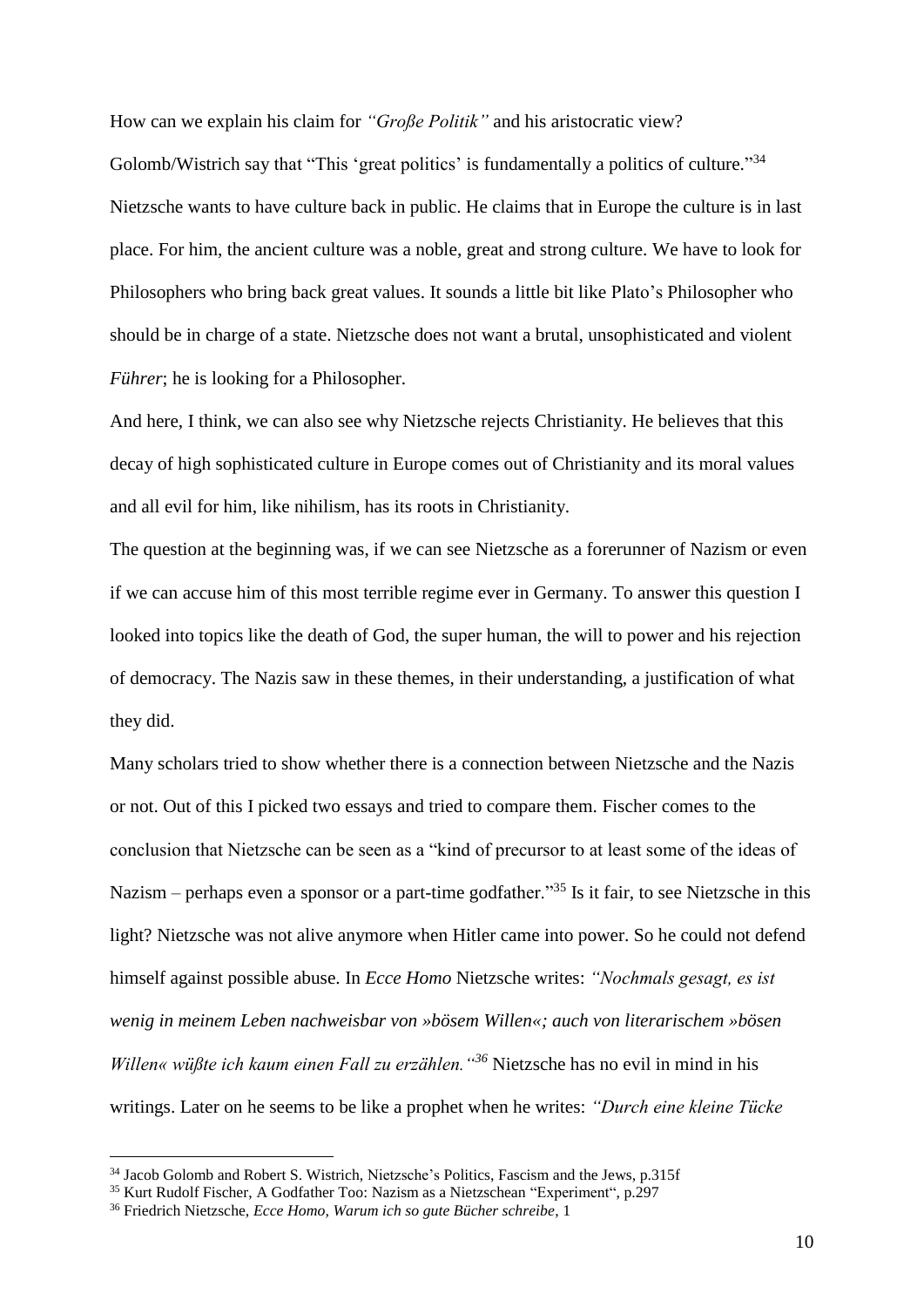*von Zufall war hier jeder Satz, mit einer Folgerichtigkeit, die ich bewundert habe, eine auf den Kopf gestellte Wahrheit: man hatte im Grunde nichts zu tun, als alle »Werte umzuwerten«, um, auf eine sogar bemerkenswerte Weise, über mich den Nagel auf den Kopf zu treffen - statt meinen Kopf mit einem Nagel zu treffen..."*<sup>37</sup> Maybe Nietzsche saw the abuse of his writings coming, because he knew that this could happen. The fact that Nazis and Anti-Nazis see Nietzsche as their philosopher; the fact that we can see Nietzsche as a forerunner and not; should not be overlooked. The question is why is there no clear position possible? My answer to this is: When we read Nietzsche's philosophy we are reading our philosophy. When we think we have understood Nietzsche, then we only have understood ourselves and this is what Nietzsche wanted. In Zarathustra, Nietzsche's main figure, we can always discover our interior. Nietzsche presents Zarathustra as we want to see him, different from everyone! If one wants to see in Zarathustra a new religious founder, then he is one. If one wants to see in Zarathustra Jesus, then he is Jesus.

Hitler and his fellows wanted to justify their ideology with Nietzsche and so Nietzsche came out as their philosopher. But it also happened the other way around, Lenin and Stalin wanted to see a kind of communism in Nietzsche' writings and so they found it.

Fischer wanted to see Nietzsche as a forerunner or "part-time" sponsor for Nazism and indeed, he can put him in this kind of basket. For Golomb and Wistrich Nietzsche was a kind of prophet, who saw the problems of his times. But in the end, "Nietzsche was a disturbing thinker whose ideas will always remain open to a diversity of interpretations."<sup>38</sup>

*"Wer etwas von mir verstanden zu haben glaubte, hatte sich etwas aus mir zurechtgemacht, nach seinem Bilde - nicht selten einen Gegensatz von mir, zum Beispiel einen »Idealisten«; wer nichts von mir verstanden hatte, leugnete, daß ich überhaupt in Betracht käme." 39*

 $37$  ibid.

<sup>&</sup>lt;sup>38</sup> Jacob Golomb and Robert S. Wistrich, Nietzsche's Politics, Fascism and the Jews, p.320

<sup>39</sup> Friedrich Nietzsche, *Ecce Homo,Warum ich so gute Bücher*, 1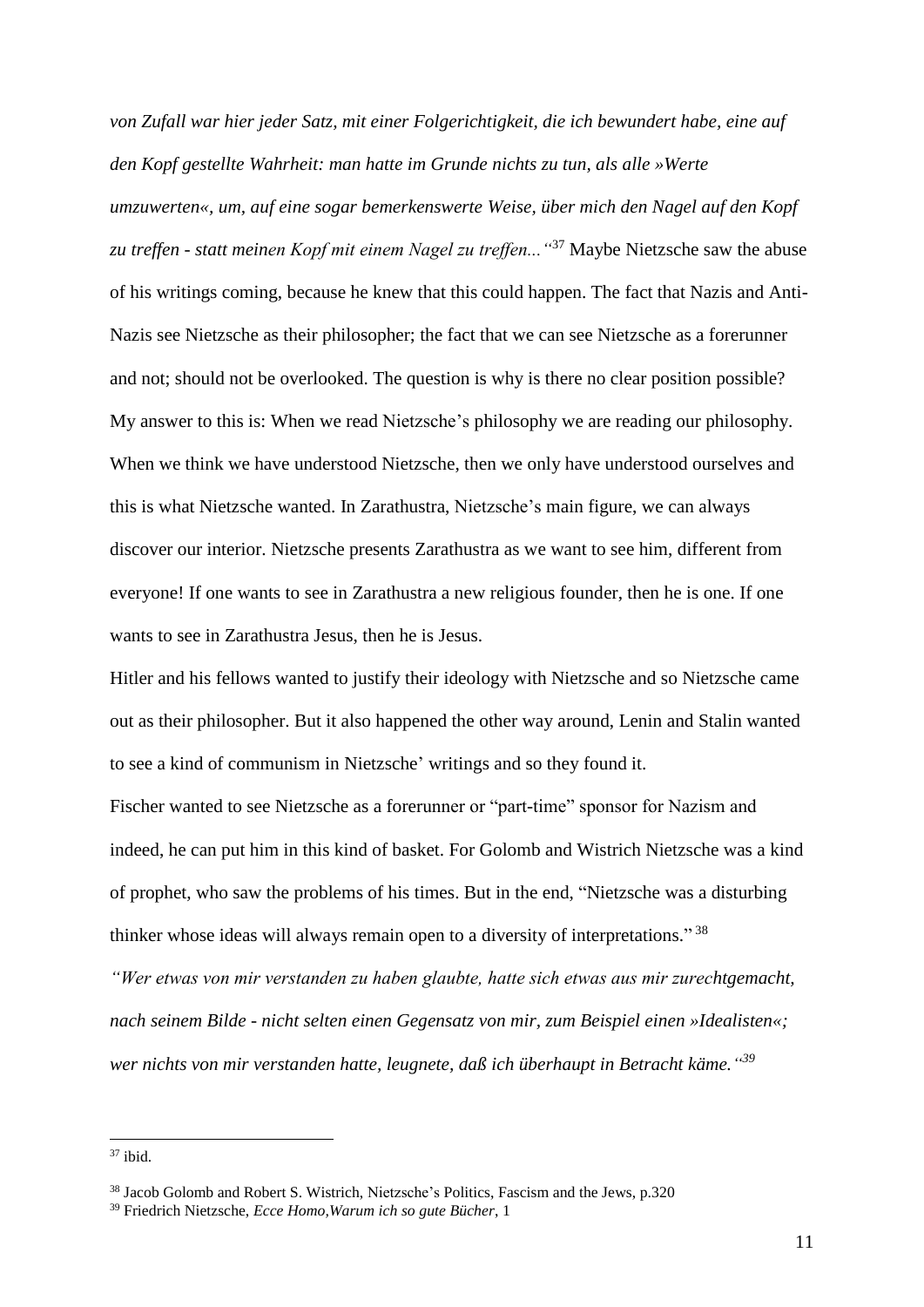## **Bibliography**

## • **primary**

➢ **Nietzsche, Friedrich**; *Werke*; Herausgegeben von Karl Schlechta, mit der Biographie von Curt Paul Janz; Digitale Bibliothek Band 31, CD-Rom Ausgabe; Directmedia, Berlin 2000

➢ **Hitler, Adolf**; *Mein Kampf*; Franz Eher Verlag, München, 851.–855.Auflage, 1943

## • **secondary**